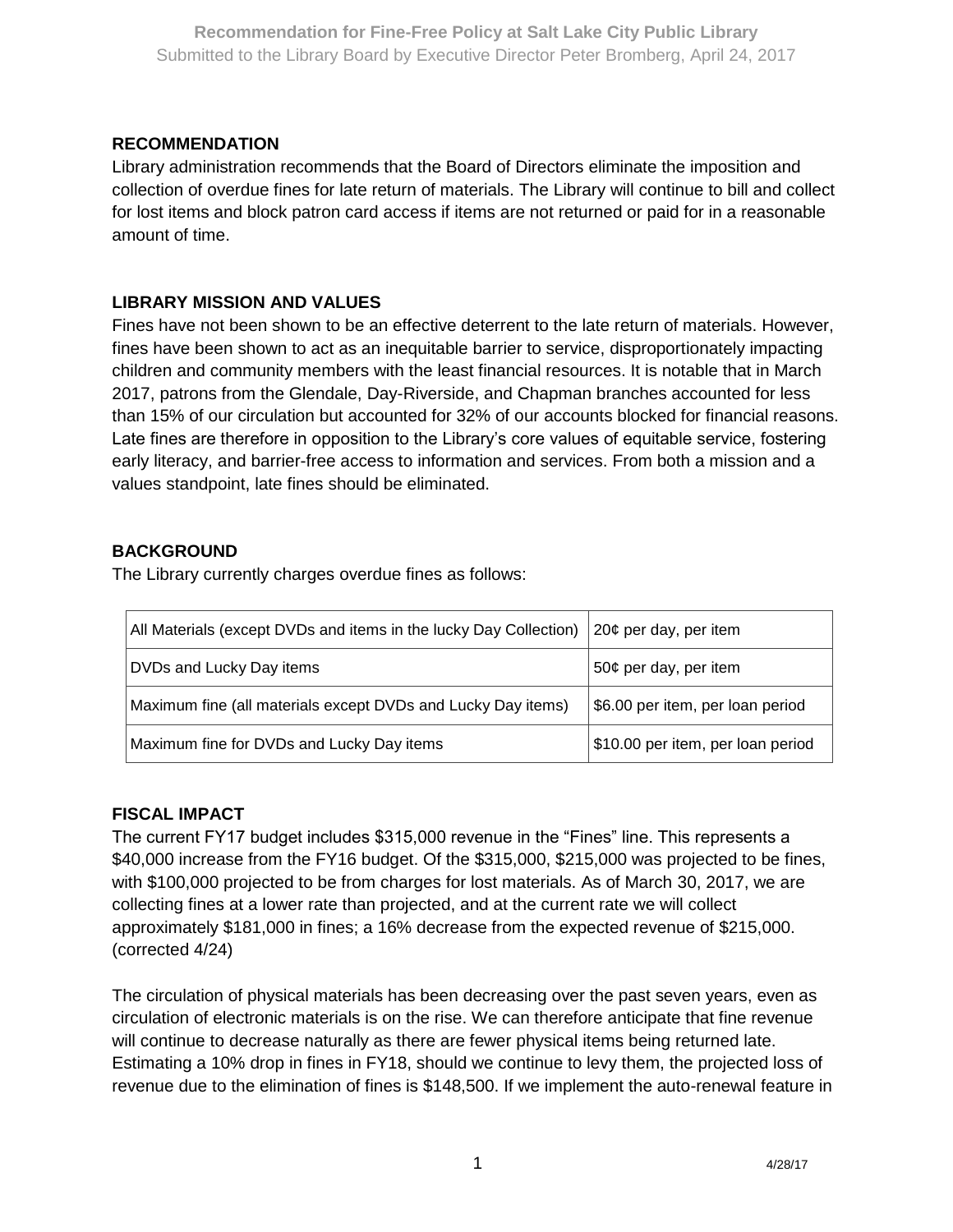Polaris **we anticipate the loss of fine revenue would only be \$75,000**, as the experience of other libraries who have implemented auto-renewal report similar drops in collection of late fees.

The experience of many libraries that have gone fine free suggests that this drop in revenue will be offset to a large degree by other savings. Staff time is involved in numerous interactions with patrons that revolve around fines including:

- Negotiating the appropriateness of fines and fine waivers
- Negotiating fine payment plans
- Assisting patrons in paying their fines in cash or by check
- Assisting patrons in paying their fines by credit card, either on the web or at self-check stations
- Fiscal staff tracking and reconciling payments from eight locations, in three forms (cash, check, credit), and through multiple credit systems (Heartland, Paypal). Payments from all sources must then be reconciled with the fine records of Polaris, our Integrated Library System

The San Rafael (CA) Public Library analyzed fine transactions and determined that each transaction requires approximately ten minutes of staff time when factoring in payment, processing at service desks, counting and processing of cash at service points, counting of cash for deposit, and processing and reconciliation by their finance department.

The Vernon Area (IL) Public Library District reports that "the cost of staff time to handle overdue fines and of processing the amounts to more than what they're earning back from patrons." (see [Public Libraries Online\)](http://publiclibrariesonline.org/2015/11/the-end-of-overdue-fines/)

Tena Wilson, Executive Director of the Stark County (OH) District Library reports that "it cost more money in staff time for the tracking, collecting and accounting of the overdue fines than the \$188,000 the district collects in penalties each year" and also found that the "fines tend to penalize the library's loyal customers the most." (See: [Article in CantonRep.com\)](http://www.cantonrep.com/article/20140724/NEWS/140729559)

The Colorado State Library, after conducting a [comprehensive study](http://spellproject.weebly.com/uploads/1/5/3/3/15331602/spellwhitepaperfinal.pdf) on the impact of fines on library usage concluded that, '[t]he administrative costs, including equipment rental, collection contracts, and staff time associated with collecting funds from patrons, often equals or exceeds the revenue earned from library fines and fees." The Colorado study also reported that:

[The] High Plains Library District (Colorado) eliminated late fines on library materials and found the financial repercussions to be "neutral" because they were able to eliminate costly credit card technology on their self-check machines. Staff time and moneycollecting technology are expensive, and when the amount generated by charging fines is compared to the costs associated with collecting them, it becomes clear charging fines for revenue may not make sense....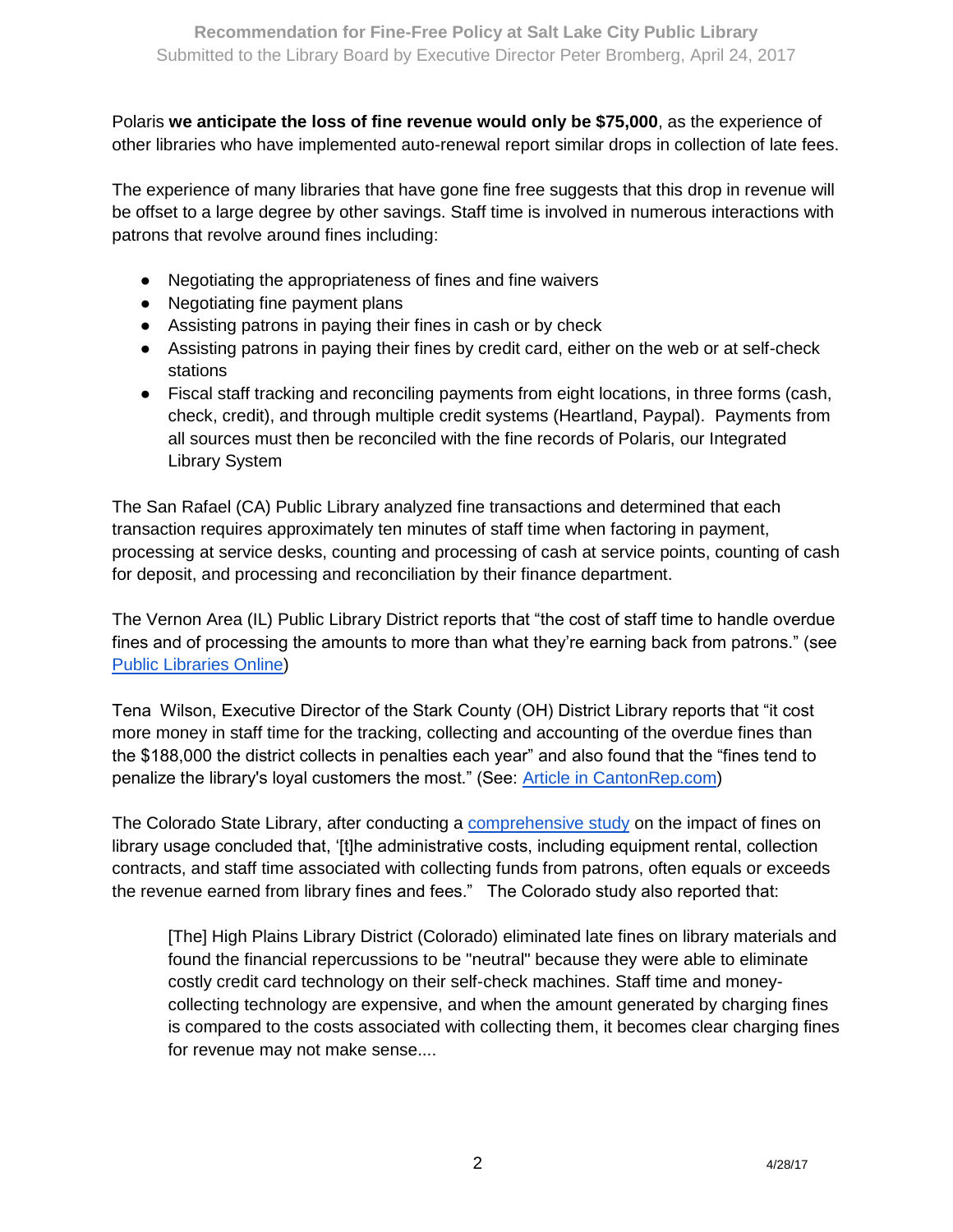Holt and Holt (2010) observed, "Reacting to fines and the cost of lost books, or just fearing such expenses, parents and caregivers in poor families may make a rational decision to not allow their children to a get a library card or to check out books that might get lost." The SPELL research (Zhang, 2013) confirms this assertion.

Additionally, the elimination of fines has been found to increase usage of library materials, which results in a higher return on investment in the collection.

# **RESEARCH AND EXPERIENCE OF OTHER LIBRARY SYSTEMS**

Public libraries across the United States are increasingly eliminating overdue fines, recognizing that fines serve no positive purpose but act as a significant and inequitable barrier to service.

Libraries that report success with a move to a fine-free library include: Addison (IL) Public Library, Algonquin Area (IL) Public Library , Alpine County (CA) Public Library, Bellwood (IL) Public Library, Chelmsford (MA) Public Library, Columbus (OH) Metropolitan Library, Delaware County (OH) Library District, Dover Town (MA) Library, Ela Area (IL) Public Library, Forest Grove (OR) Public Library, Gleason (MA) Public Library, ImagineIf (MT) Library, Licking County (OH) Library, New London (WI) Public Library, North Plains (OR) Public Library, Parkersburg and Wood County (WV) Public Library, Stark County (OH) District Library, Thomas Memorial Library (ME), Vernon Area (IL) Public Library, Washoe County (NV) Library System, Westford (MA) Public Library and Worthington (OH) Libraries.

There is an increasing body of research and direct experience that supports the elimination of fines. Libraries that have eliminated fines have consistently reported that:

- There is no significant negative impact to the return of materials
- Circulation of materials increases
- Card registrations increase
- Staff morale is improved
- Staff time can be redirected from transactions to more customer-focused activity (i.e. reader's advisory, merchandising)
- Customer satisfaction increases

When the San Rafael Public Library experimented with the elimination of fines for children's materials in 2014–2015, they saw a 39% increase in youth card registrations. Remarkably, that increase was driven by a 126% increase in registrations at their Pickleweed Branch which serves the most economically disadvantaged neighborhood in San Rafael. (San Rafael City Council Agenda Report, 1/17/17)

Nearing its one-year anniversary of instilling the policy, the Algonquin Library of the Vernon Area Public Libraries (VAPL) reports that they have seen no adverse effects. An article in [Public](http://publiclibrariesonline.org/2015/11/the-end-of-overdue-fines/)  [Libraries Online](http://publiclibrariesonline.org/2015/11/the-end-of-overdue-fines/) reports that, "In fact, it's only increased the goodwill of patrons towards the public library. Since introducing the no overdue fines policy, VAPL has also received only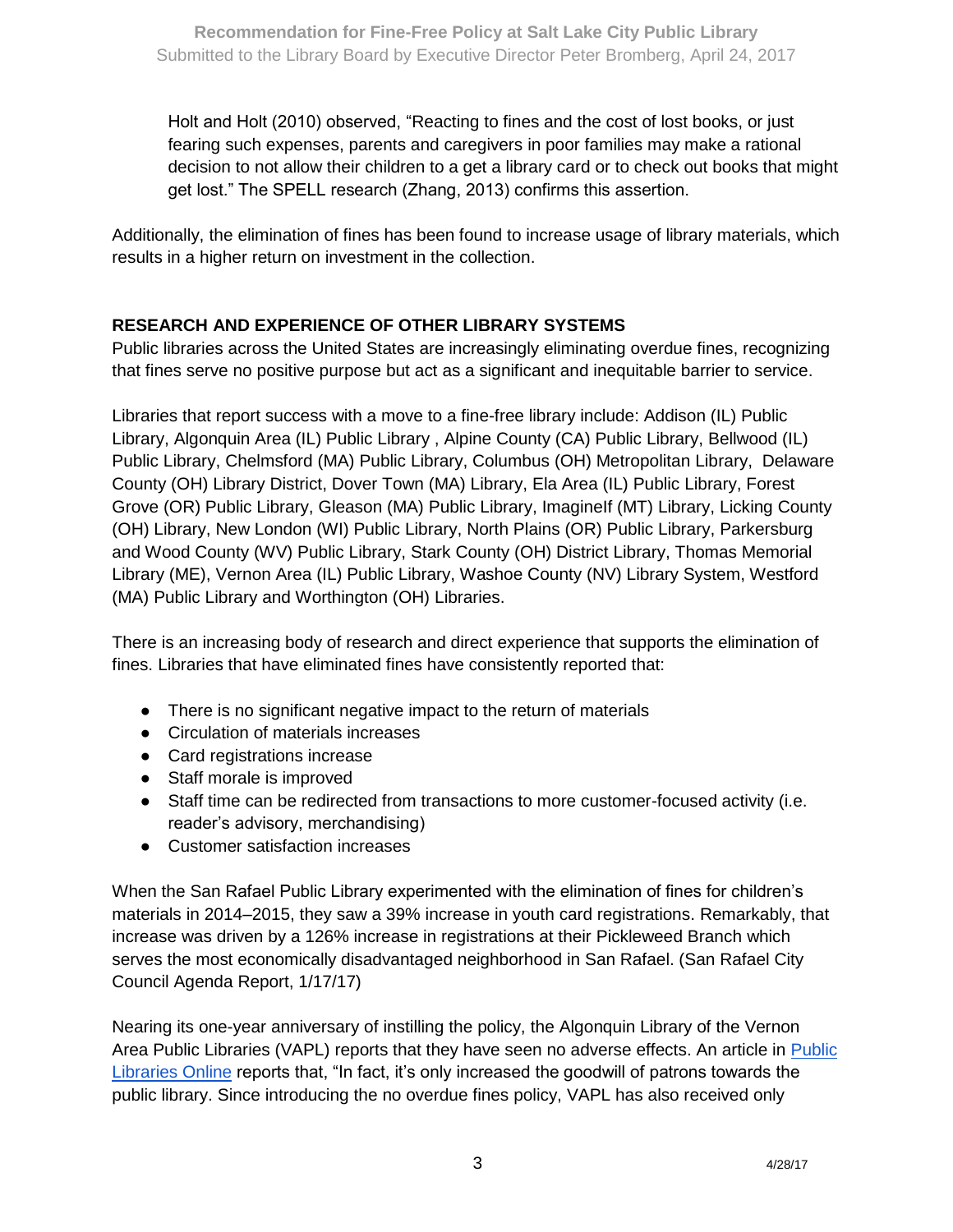positive responses from their patrons and the community at large."

The Colorado State Library issued a White Paper entitled, [Removing Barriers To Access,](http://spellproject.weebly.com/uploads/1/5/3/3/15331602/spellwhitepaperfinal.pdf) that explored the impact of fines and fees on access to library services for children. This comprehensive study concluded this:

The Colorado State Library recommends public library administrators and governing bodies eliminate library fines, and reconsider fees for lost or damaged items, on children's materials, and other items as deemed appropriate for local service. Fines are punitive, not educational incentives… The profession has little empirical evidence that charging fines results in greater circulation of library materials, or indeed the return of items in a timely manner.

The administrative costs, including equipment rental, collection contracts, and staff time associated with collecting funds from patrons, often equals or exceeds the revenue earned from library fines and fees. At a time when libraries struggle to remain relevant and increase library use, it may be counterproductive to enforce policies that are punitive in nature and further the stereotype of libraries as authoritarian institutions to be feared.

Other findings from the Colorado study include:

- The threat of accumulating fines for overdue materials and the fees associated with damaged or lost books is keeping low-income families away from libraries, or from checking out items to take home.
- Based on the research, these [fine-free] user-friendly policies will bring more community members into the library, especially the low-income populations who need libraries the most.

#### **CONCLUSION**

The overwhelming body of evidence suggests that fines do not serve their intended purpose of promoting timely return of materials. They do however create significant barriers to access and use of the library, and these barriers inequitably impact children and residents with lower income. The imposition of fines is at odds with our core values and mission of providing equitable access, promoting learning, and fostering early childhood literacy.

There is much research that suggests that one of the keys to lifelong academic and economic success is the early acquisition of vocabulary and reading skills. By disenfranchising children, particularly children from economically disadvantaged families, we are not only negatively impacting these individuals, we are negatively impacting the long-term health and vitality of our city.

Research also suggests that the small anticipated loss in revenue is likely offset by savings in